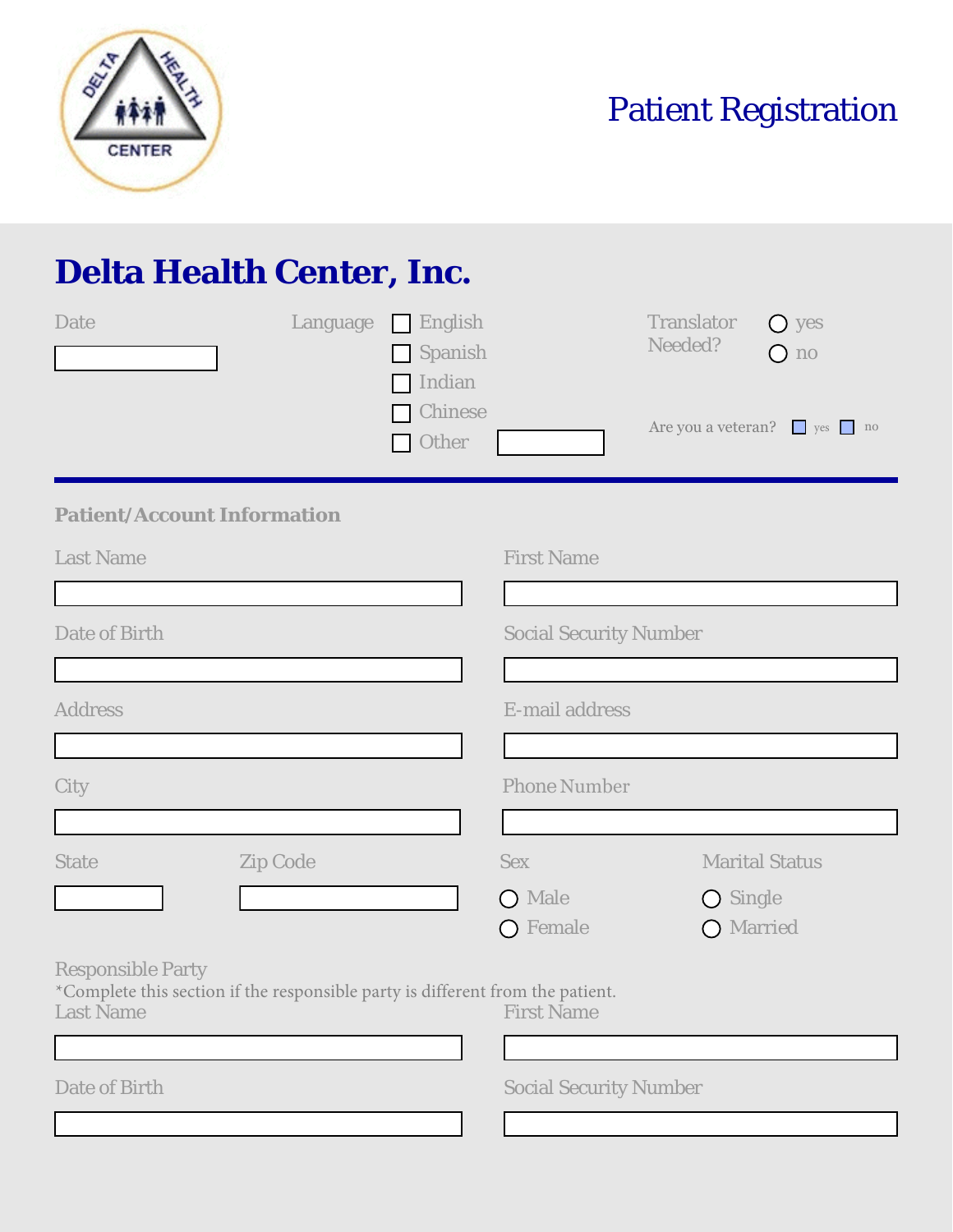| <b>Address</b>                         |                         | <b>Place of Employment</b>        |                                            |
|----------------------------------------|-------------------------|-----------------------------------|--------------------------------------------|
|                                        |                         |                                   |                                            |
| City                                   |                         | <b>Cell Phone</b>                 |                                            |
|                                        |                         |                                   |                                            |
| Zip Code<br><b>State</b>               |                         |                                   |                                            |
|                                        |                         |                                   |                                            |
| <b>Insurance</b>                       |                         |                                   |                                            |
| Do you have insurance?                 |                         |                                   |                                            |
| O yes<br>$O$ no                        |                         |                                   |                                            |
| <b>Insurance Type</b>                  |                         |                                   |                                            |
| <b>Private</b>                         | Medicaid                |                                   |                                            |
| Medicare                               |                         |                                   | <b>Children's Health Insurance Program</b> |
| Other                                  |                         |                                   |                                            |
| <b>Name of Insurance</b>               | <b>Group Number</b>     |                                   | <b>Member Number</b>                       |
|                                        |                         |                                   |                                            |
| Subscriber                             |                         | <b>Relationship to Subscriber</b> |                                            |
|                                        |                         |                                   |                                            |
| <b>Address of Insurance</b><br>Carrier | City, State, & Zip Code |                                   | Phone                                      |
|                                        |                         |                                   |                                            |
| <b>Secondary Insurance</b>             | <b>Group Number</b>     |                                   | <b>Member Number</b>                       |
|                                        |                         |                                   |                                            |
| <b>Address of Insurance</b>            |                         |                                   |                                            |
| Carrier                                | City, State, & Zip Code |                                   | Phone                                      |
|                                        |                         |                                   |                                            |
|                                        |                         |                                   |                                            |
| Pharmacy                               |                         | <b>Location &amp; Phone</b>       |                                            |
|                                        |                         |                                   |                                            |
|                                        |                         |                                   |                                            |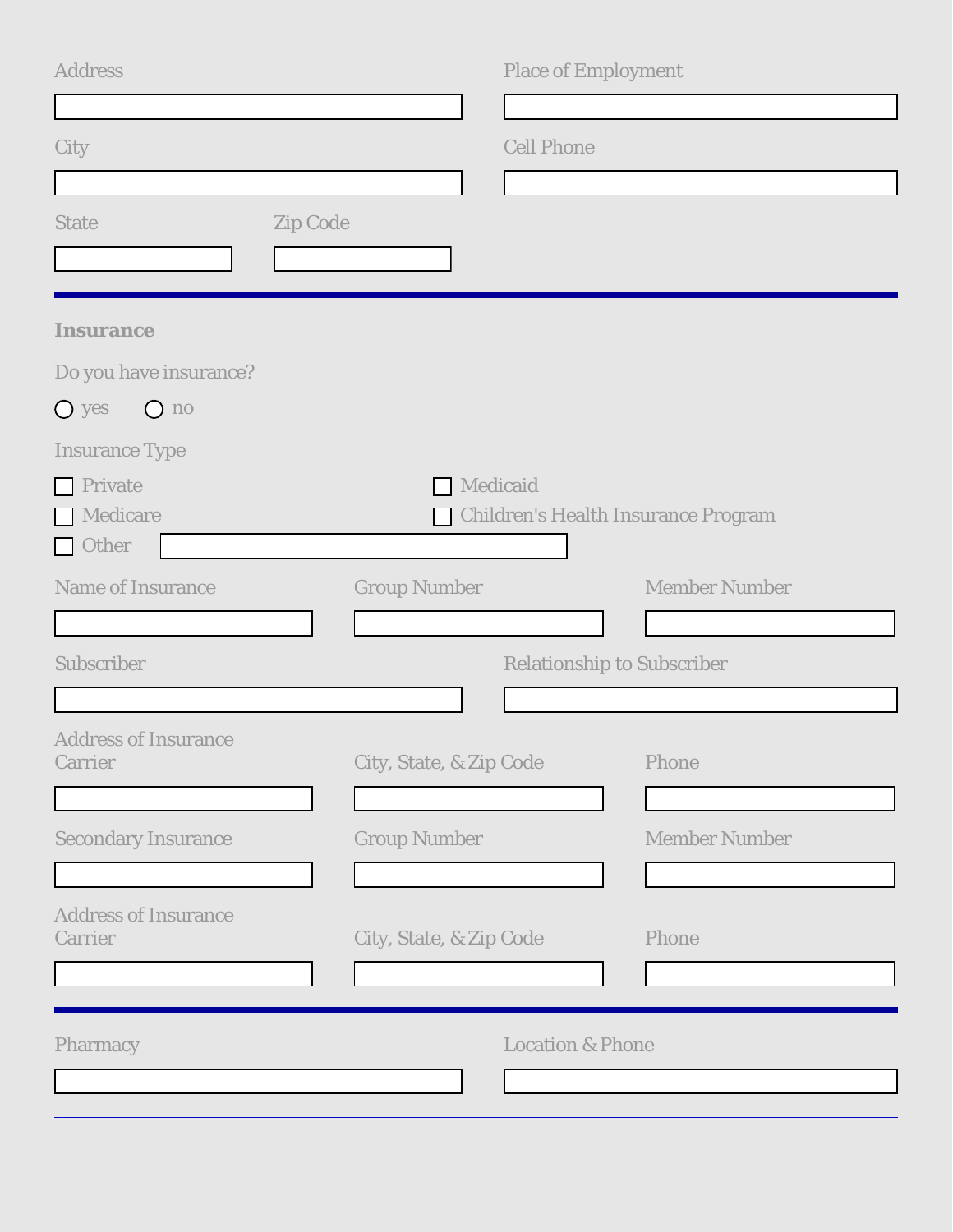## **Emergency Contact**

| <b>Name</b>               |                            | Relationship      |                                  |                  |
|---------------------------|----------------------------|-------------------|----------------------------------|------------------|
| <b>Address</b>            |                            | Phone             |                                  |                  |
|                           |                            |                   |                                  |                  |
| City                      |                            | <b>State</b>      |                                  | Zip code         |
|                           |                            |                   |                                  |                  |
| <b>Employer's Address</b> |                            |                   |                                  |                  |
| <b>Employer's Name</b>    |                            | Position          |                                  |                  |
|                           |                            |                   |                                  |                  |
| <b>Street address</b>     |                            | <b>Work Phone</b> |                                  |                  |
|                           |                            |                   |                                  |                  |
| City                      |                            | <b>State</b>      |                                  | Zip code         |
|                           |                            |                   | $\vert \mathbf{v} \vert$         |                  |
| <b>Residence Type</b>     | <b>Characteristic</b>      |                   | <b>Race or Ethnicity</b>         |                  |
| Residential Home          | Homeless<br>$\blacksquare$ |                   | <b>Black/African</b><br>American |                  |
| Skilled Nursing<br>Home   | Migrant<br>Seasonal        |                   | <b>White/Caucasian</b>           |                  |
| Private Home              | <b>Transitional</b>        |                   | Asian                            |                  |
| Nursing Home              | Doubling Up                |                   |                                  | Pacific Islander |
|                           | Other<br>$\Box$            |                   | Hispanic<br>Other                |                  |

## **Name of Family Members**